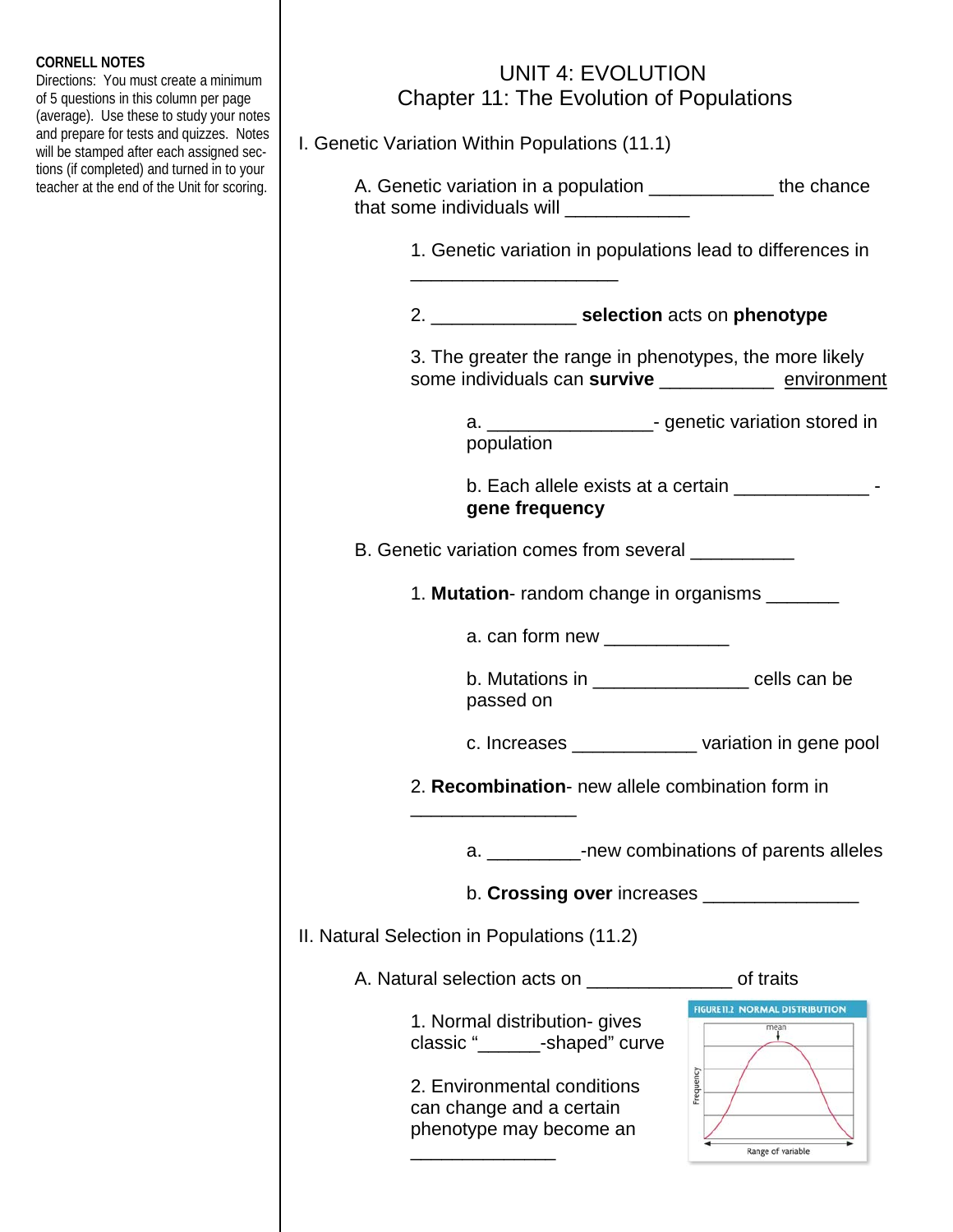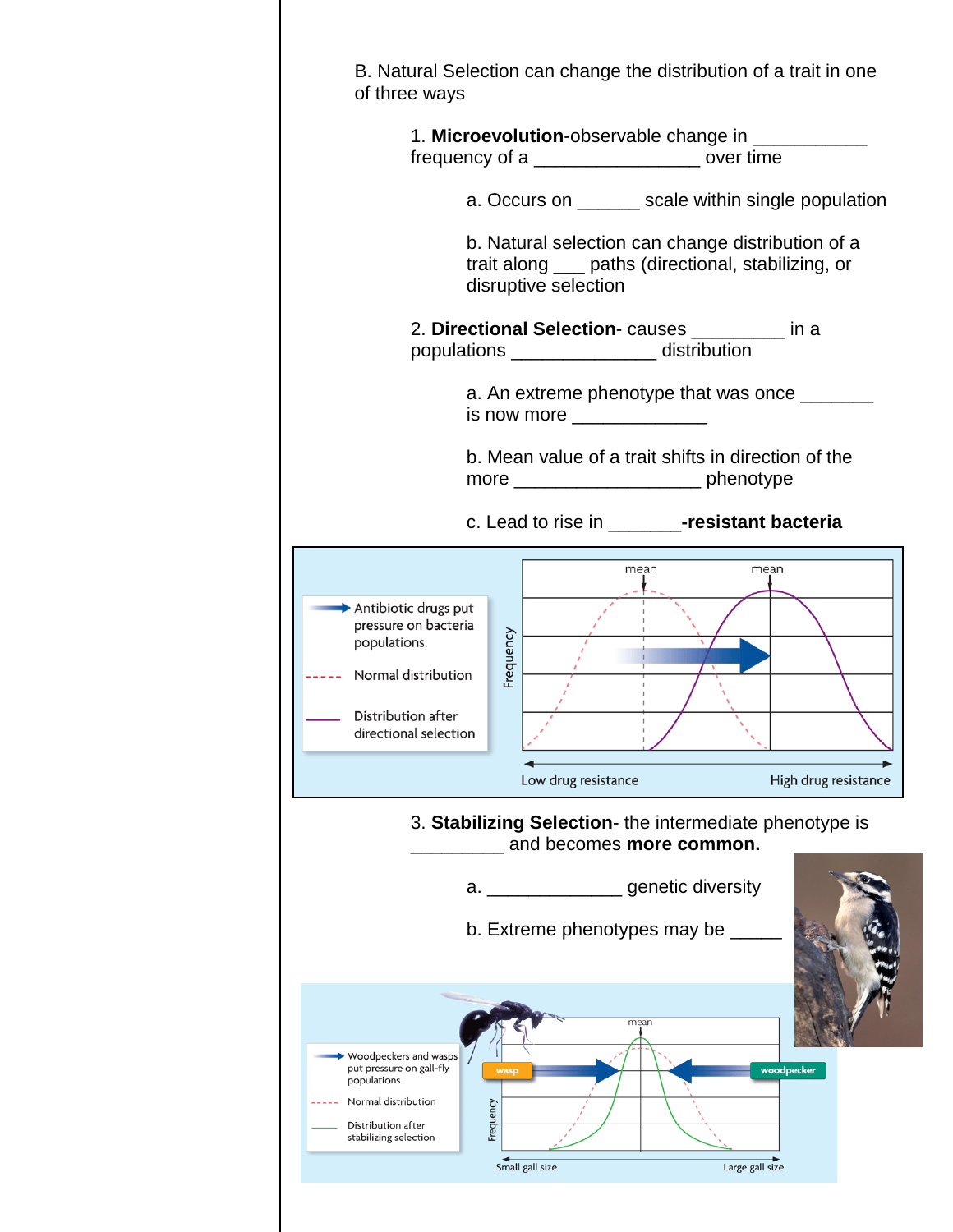| 4. Disruptive Selection- occurs when both extremes are<br>favored and ___________________ are selected against<br>a. Intermediate forms selected<br>b. Can lead to formation of new |                                                                                                                                                              |  |  |  |
|-------------------------------------------------------------------------------------------------------------------------------------------------------------------------------------|--------------------------------------------------------------------------------------------------------------------------------------------------------------|--|--|--|
| mean<br>Frequency<br>Blue<br><b>Brown</b>                                                                                                                                           | Dominant adult males<br>put pressure on young<br>males in the bunting<br>population.<br>-- Normal distribution<br>Distribution after<br>disruptive selection |  |  |  |
| III. Other Mechanisms of Evolution (11.3)                                                                                                                                           |                                                                                                                                                              |  |  |  |
| A. Gene flow is the movement of alleles between populations                                                                                                                         |                                                                                                                                                              |  |  |  |
| 1. Gene flow- movement of _________ from one<br>to another                                                                                                                          |                                                                                                                                                              |  |  |  |
| a. <b>Increases</b> genetic variation of _______<br>population<br>b. Gene flow between populations keeps gene<br>$\mathsf{pools} \_\_$                                              |                                                                                                                                                              |  |  |  |
| c. Less gene flow can create genetically<br>populations                                                                                                                             |                                                                                                                                                              |  |  |  |
| d. Lack of gene flow increases chance that two<br>populations will _______ into different species                                                                                   |                                                                                                                                                              |  |  |  |
| B. Genetic drift is a change in allele frequencies due to chance                                                                                                                    |                                                                                                                                                              |  |  |  |
| 1. Small populations are ____________________ to be<br>affected by $\frac{1}{2}$ affected by $\frac{1}{2}$ and $\frac{1}{2}$                                                        |                                                                                                                                                              |  |  |  |
| 2. Genetic Drift- changes in allele frequencies due to<br>(Two ways this occurs)                                                                                                    |                                                                                                                                                              |  |  |  |
| occurs after an ________ (e.g. overhunting)                                                                                                                                         | a. ______________________ Effect- genetic drift that                                                                                                         |  |  |  |
| a new area                                                                                                                                                                          | b. _____________________ Effect- genetic drift that occurs                                                                                                   |  |  |  |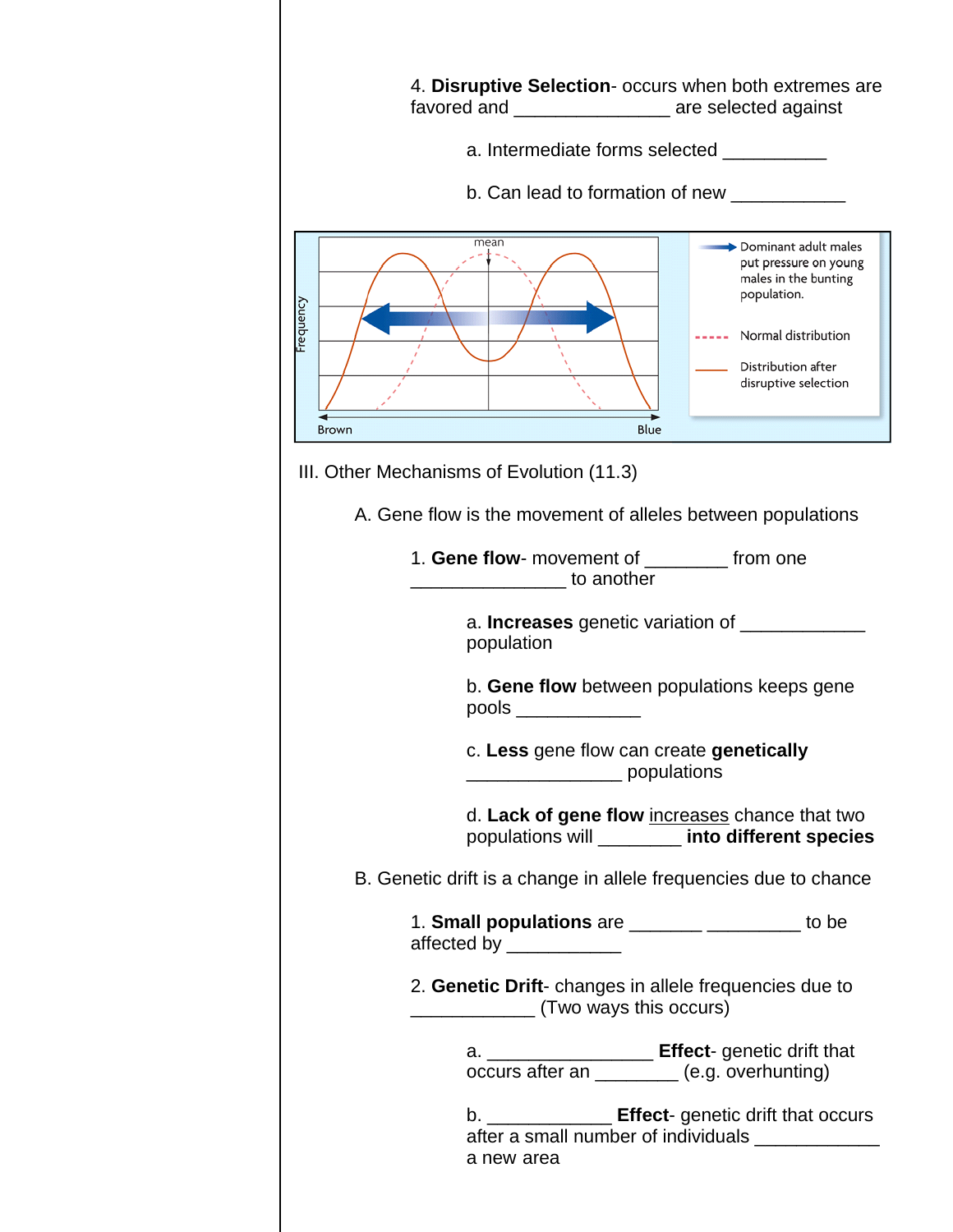|                                       | 3. Effects of Genetic Drift                                       |                                                                                                                                      |                                                           |
|---------------------------------------|-------------------------------------------------------------------|--------------------------------------------------------------------------------------------------------------------------------------|-----------------------------------------------------------|
|                                       | to _____________ to changing environment is                       |                                                                                                                                      | a. Lose of _________ variation-ability of group           |
|                                       |                                                                   | b. ________________ alleles may become more<br><b>common</b> in gene pool due to ______________ alone                                |                                                           |
| mating success                        | C. Sexual selection occurs when certain traits increase           |                                                                                                                                      |                                                           |
|                                       | of population                                                     |                                                                                                                                      | 1. Can have important effect on evolution                 |
|                                       |                                                                   | a. ________ make many sperm continuously<br>(value of each relatively ________)                                                      |                                                           |
|                                       |                                                                   | b. ______________ more limited in number of<br>offspring can produce (each investment more<br>valuable, and they want a good return) |                                                           |
|                                       | ________________ success                                          |                                                                                                                                      | 2. Sexual selection- when certain __________ increase     |
|                                       |                                                                   | a. Certain traits can become very ____________<br>over time through sexual selection                                                 |                                                           |
|                                       |                                                                   | b. These traits for mating success not always<br>adaptive for _______________ of the individual                                      |                                                           |
| IV. Hardy-Weinberg Equilibrium (11.4) |                                                                   |                                                                                                                                      |                                                           |
| are evolving                          | A. Hardy-Weinberg equilibrium describes populations that          |                                                                                                                                      |                                                           |
|                                       | 1. Said genotype frequencies stay the same over time              |                                                                                                                                      | as long as certain ______________ are met. (5 conditions) |
|                                       | a. Very _____________ populations (no genetic<br>drift can occur) |                                                                                                                                      |                                                           |
|                                       | flow can occur)                                                   | b. No ________________ or ______________ (no gene                                                                                    |                                                           |
|                                       | added to the gene pool)                                           | c. No __________________ (no new alleles can be                                                                                      |                                                           |
|                                       | occur                                                             |                                                                                                                                      | d. _____________ mating (no sexual selection can          |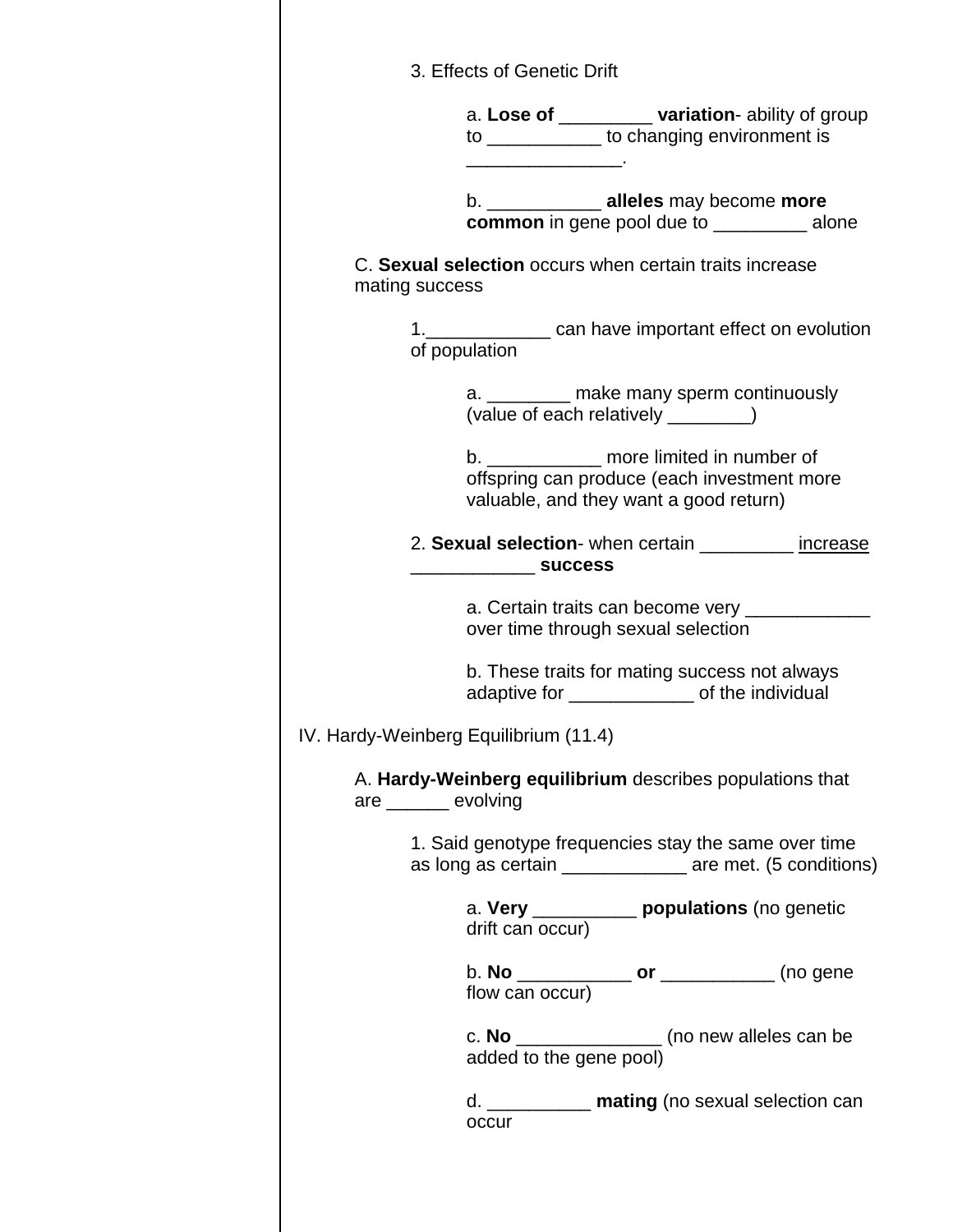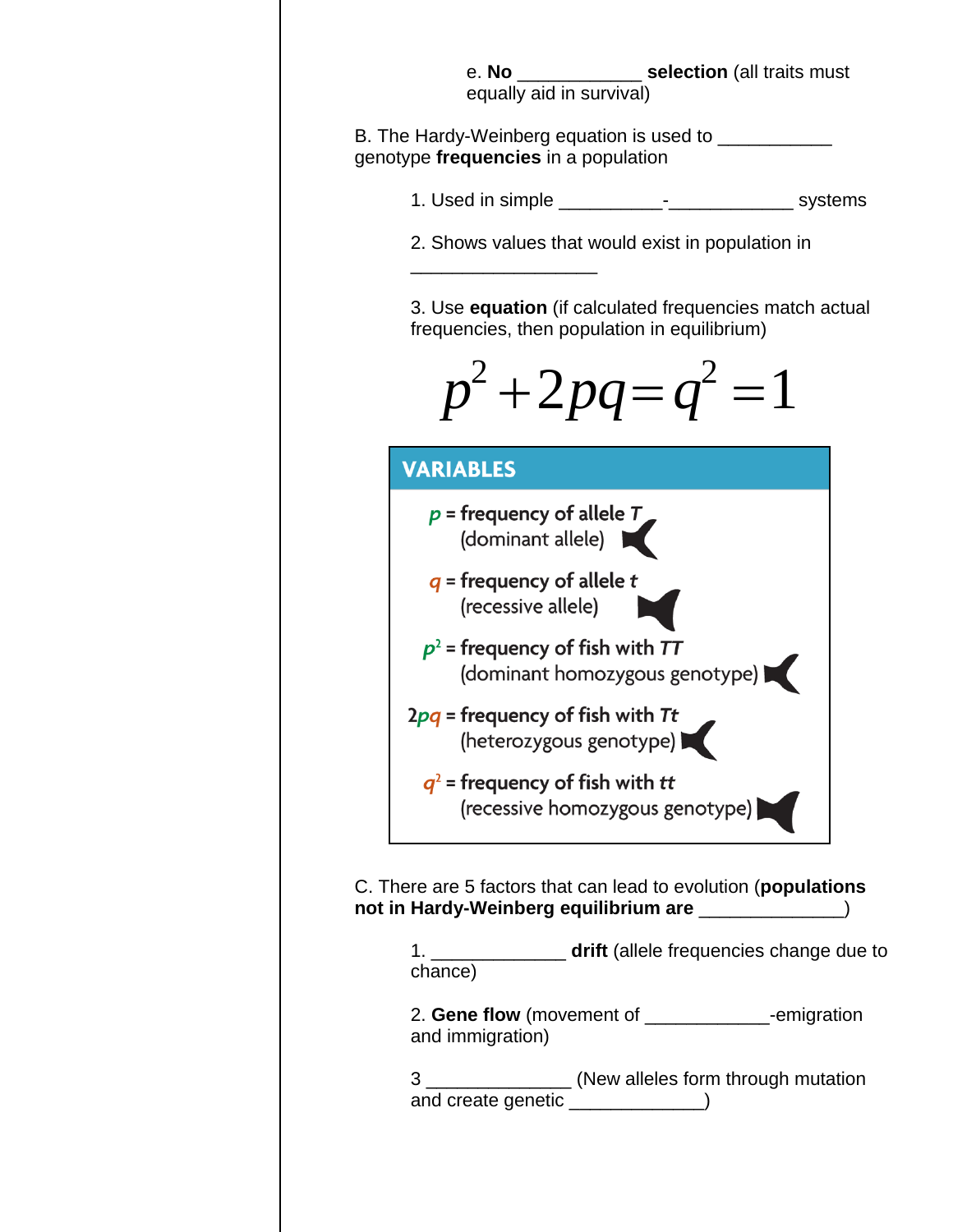| 4. _____________________ selection (certain traits improve<br>$mating$ <sub>____________</sub> )                                      |
|---------------------------------------------------------------------------------------------------------------------------------------|
| 5. ________________________ selection (certain traits<br>advantageous to survival. Alleles for these traits increase<br>in frequency) |
| V. Speciation Through Isolation (11.5)                                                                                                |
| A. The isolation of populations can lead to ______________                                                                            |
| 1. Speciation-the rise of two or more ______________ from<br>one _________________ species                                            |
| 2. _____________________ isolation- when members of<br>different populations can no longer mate successfully<br>with one another)     |
| B. Populations can become ____________ in several ways                                                                                |
| 1. Behavioral barriers                                                                                                                |
| a. Behavioral isolation- isolation caused by<br>differences in ______________ or ____________ behavior)                               |
| b. Chemical scents, courtship dances, courtship<br>songs, sexual signals used to attract __________                                   |
| 2. Geographic barriers                                                                                                                |
| a. Geographic isolation-involves __________<br>barriers that divide ______________                                                    |
| b. Include mountains, rivers, dried lakebeds, etc.                                                                                    |
| c. Over time isolated populations become<br>different                                                                                 |
| 3. Temporal Barriers                                                                                                                  |
| a. Temporal Isolation-<br><u> ________________</u> prevents<br><u>__________________</u> between populations                          |
| b. Reproductive periods may change and can<br>$lead to$ $\qquad \qquad$                                                               |
| VI. Patterns of Evolution (11.6)                                                                                                      |
| A. Evolution through natural selection is not ___________                                                                             |